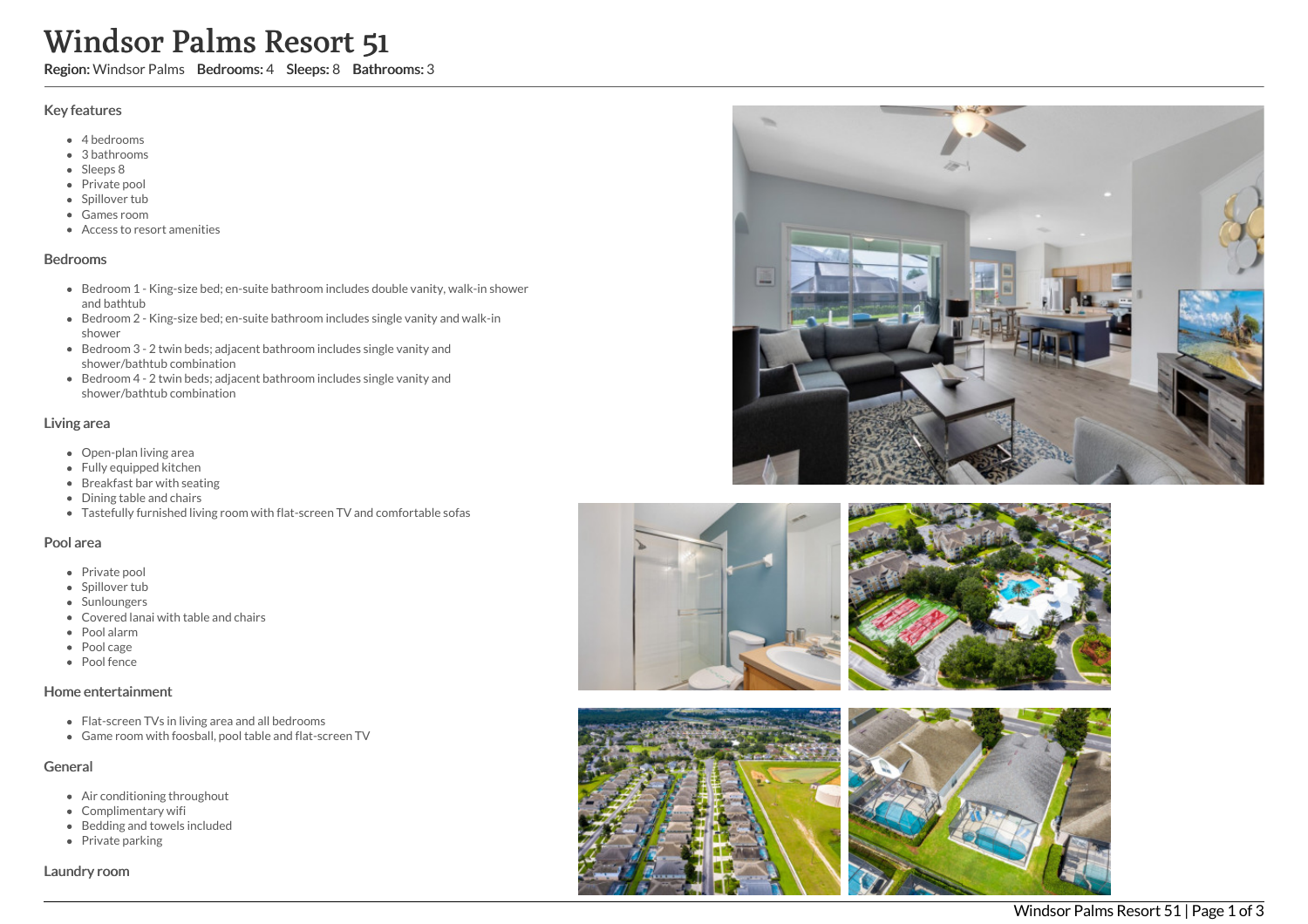- Washer and dryer
- Iron and ironing board

## Children's equipment available for hire

- Crib
- Stroller
- $\bullet$  High chair
- Pack and play

# Resort facilities

Located just 8 miles from Disney, Solara Resort is a brand new, exclusive resort offering guests a wide range of luxury amenities for an unforgettable holiday experience. Whether you choose to relax and unwind poolside in your own private cabana, enjoy a drink at the Tiki Bar or take a break at the Gelato cafe - Solara is the perfect place for relaxing under the Florida sun. At the centre of the resort you will find the Clubhouse, which features an extensive water complex with activities to suit the whole family. Kids can enjoy the splash pad and water slide free of charge, or for the more adventurous there is the FlowRider wave simulator with an expert team on site to teach you how to surf available for an additional fee. Solara also benefits from a range of sporting facilities including a fitness center, sports courts, walking trails and a soccer field. When it is finally time for a break, guests can relax in the top quality restaurants, cafes and bars available to everyone.

# Places of interest

- Airport 31 miles
- Disney World 8 miles
- Seaworld 18 miles
- Universal Studios 23 miles
- Legoland 30 miles
- Beaches (Cocoa Beach) 79 miles